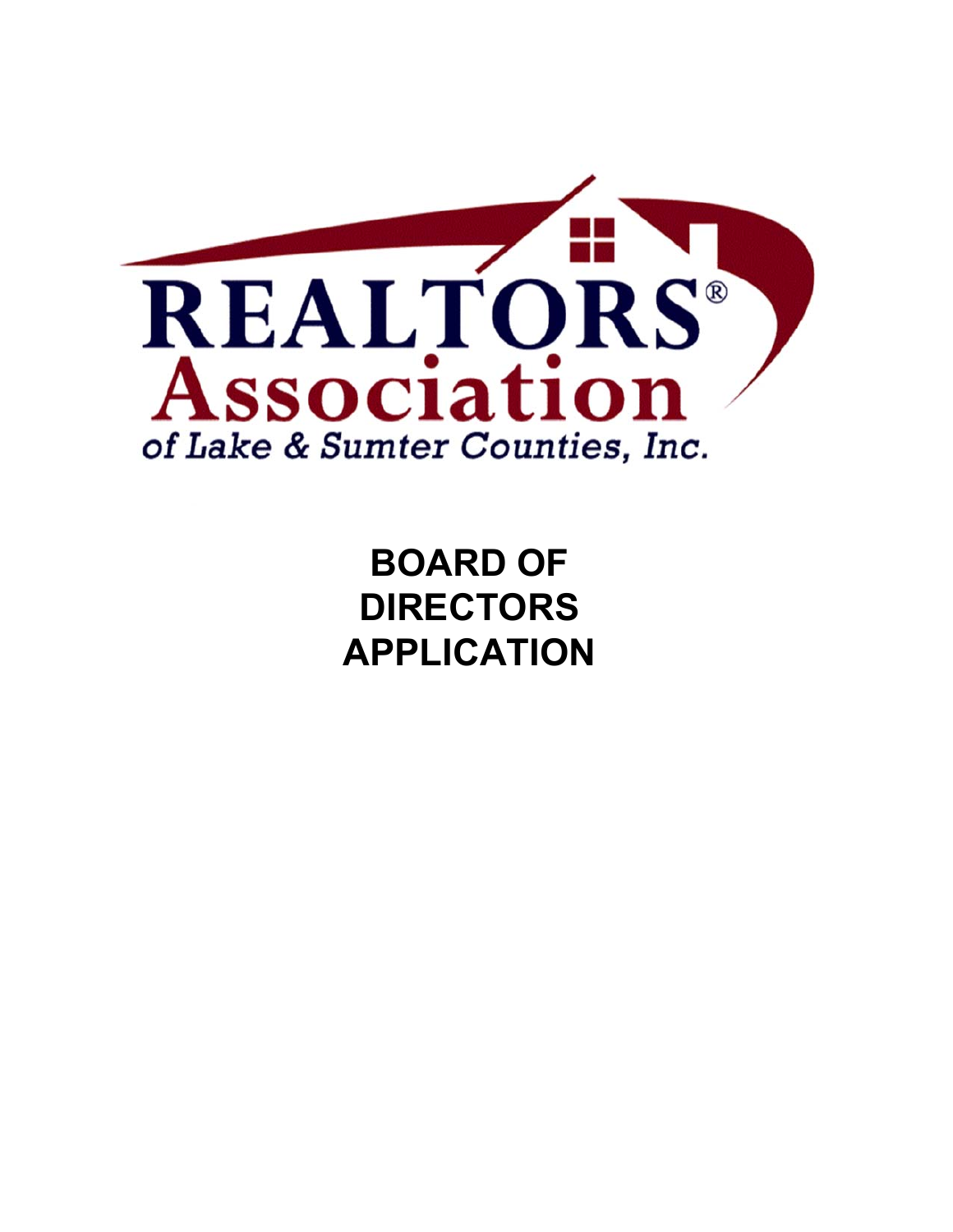# **Candidate for Office of 2021 Director**

Deadline: 5pm on Friday, July 31, 2020

To: Michael "Turk" Taylor, 2020 Nominating Chairperson Nominating Committee - C/O: Josh Summers, CEO (Send completed application to josh@ralsc.org) REALTORS<sup>®</sup> Association of Lake & Sumter Counties, Inc. 3001 S.R. 19, Tavares, FL 32778

#### **1. Description of Office of Director**

The Board of Directors of the REALTORS® Association of Lake & Sumter Counties, Inc. is responsible for making policy decisions that govern the Association within the Bylaws and Policies. Among other duties, the Directors have the responsibility to approve the Association's annual budget, establish membership dues, determine local policy positions as they pertain to the real estate industry, approve governing policies of the Association, authorize the Association's entry into contractual agreements, enact necessary amendments to the Bylaws, attend Director Meetings and support and attend general membership and education programs.

Since the Association is incorporated in the State of Florida, the responsibilities and actions of the Directors fall under the broad scope of corporate law. Corporations, by necessity, must act and take corporate initiatives through individuals in responsible roles such as Directors. As the representatives of the corporation, Directors have the authority to authorize the ordinary business of a corporation within the scope of is corporate charter.

#### **2. Good Faith Effort Required**

Directors of the corporation have a fiduciary relationship toward the corporation and are required to use the utmost good faith in the exercise of their power in the interests of the corporation. A Director must perform his/her duties as a Director in a manner he/she reasonably believes to be in the best interests of the corporation with such care as an ordinary prudent person in a like position would use under similar circumstances.

If a Director of this corporation performs his/her duties in compliance with corporate law, then no liability by reason of being or having been a Director of the corporation will attach to the individual. If an Officer or Director has breached his/her fiduciary duty, then civil liability could be imposed on the individual Officer or Director. Therefore, an individual Director must make a decision on the information provided and in the best interests of the corporation rather than on how other bodies or individuals have directed them to vote.

#### **3. Represent Association Interests, not local**

Under Florida Law, once an individual assumes the position of a Director, he/she is not representative of the people that elected them, but rather a representative of the parent corporation, and due to this are required to act in the best interest of the corporation. As a member of the Board of Directors, you represent all Association members not just those in your real estate company.

A Director cannot be dictated to or by anyone how to vote. Directors are not proxies for the electing group. If they abrogate their right to vote and just follow the wishes of others, they would be in breach of their duty.

#### 4. **Confidentiality Required and Conflict of Interest Disclosure**

Corporation law regarding Directors of corporations indicates several additional responsibilities. Directors must main-tain confidentiality of facts and plans of the corporation that could affect its competitive position. Directors must not profit to the detriment of the Association, they must, fully disclose any conflicts of interest, and should not even partici-pate in a debate when they have a financial interest.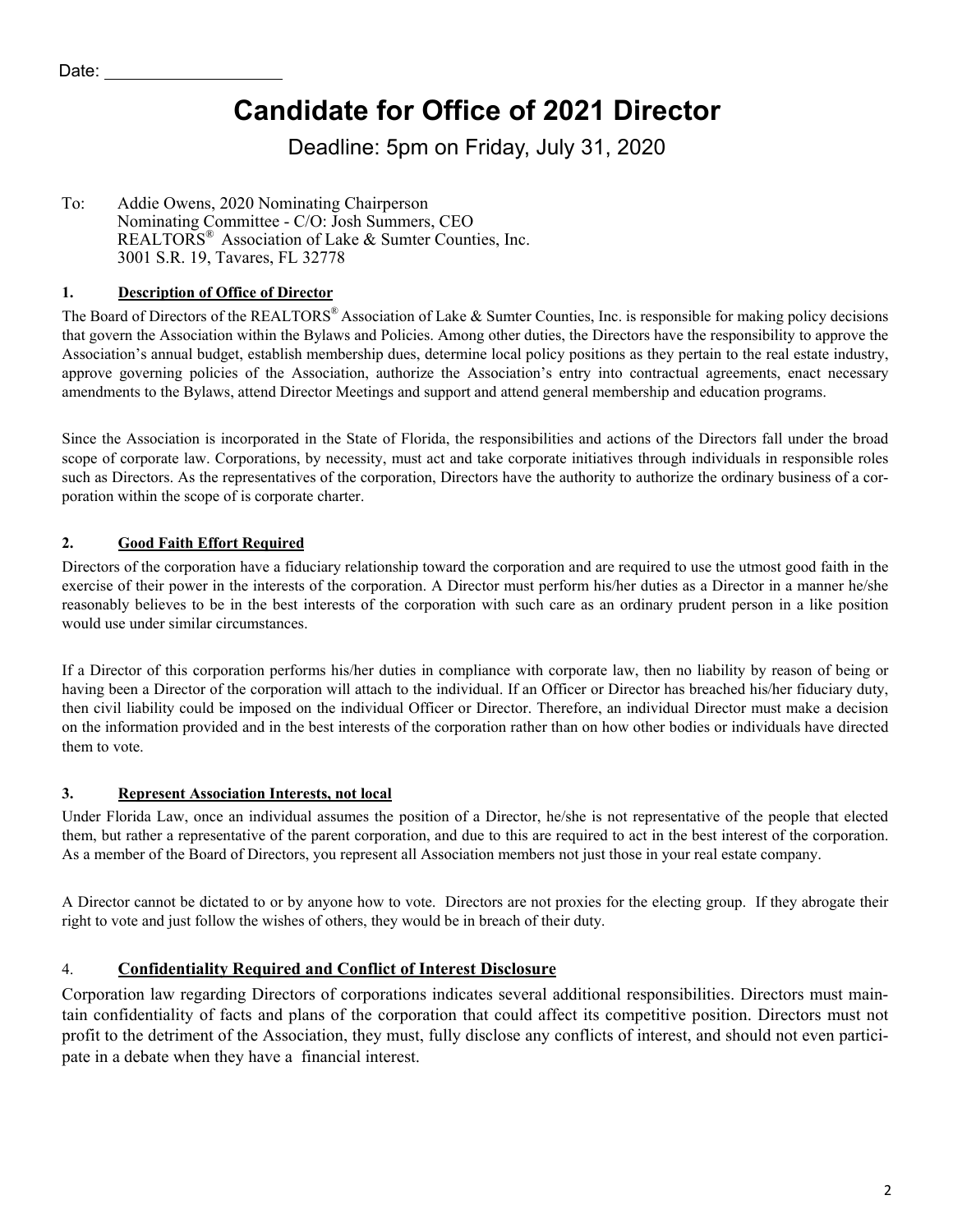#### **Job Description**

It shall be the duty of each Director:

To attend at least three (3) of any of the following six (6) events/activities annually:

- 1) Installation Banquet
- 2) Annual Picnic
- 3) Great American Realtors<sup>®</sup> Days (GARD)
- 4) Awards Banquet
- 5) District 7 Meeting
- 6) Leadership Summit/Program

#### 6. **Minimum Requirements**

A Director shall have the following:

- a. A member in good standing of the Association for at least one (1) year immediately prior to election;
- b. An active participant on at least one (1) Committees of the Association in previous election years.

#### 7. **Qualifications to Serve on Board of Directors.**

- (1) Any member serving on the Board of Directors must be a duly licensed Realtor® and/or broker in the State of Florida and current member of the Association in good standing.
- (2) No more than two (2) Members from any one real estate brokerage firm shall be entitled to serve on the Board of Di-rectors at any one time. This provision shall not apply to the position of President-Elect or a Member serving on the Board of Directors that takes a real estate agent position with a real estate brokerage office in which two (2) other Members then serving on the Board of Directors already are real estate agents and/or broker.
- (3) A Member shall not be eligible to serve on the Board of Directors should within three (3) years prior to serving on the Board of Directors such Member had been removed or resigned as an officer or director serving on the Board of Directors or membership suspended.

#### 8. **Guidelines**

Expected guidelines for candidacy for the position of Director of the REALTORS<sup>®</sup> Association of Lake & Sumter Counties, Inc.

- a. That the candidate must commit themselves to the position for which he or she is being considered, and work for the membership if elected.
- b. A candidate shall be free of any selfish interests, ulterior motives or political ambitions when agreeing to serve in the office for which he or she is being considered.
- c. That the candidate has shown themselves vitally interested in the Realtor® cause by having previously taken a prominent part in the activities of the Board.
- d. That the candidate has distinguished themselves in the real estate profession and as a business or civic leader.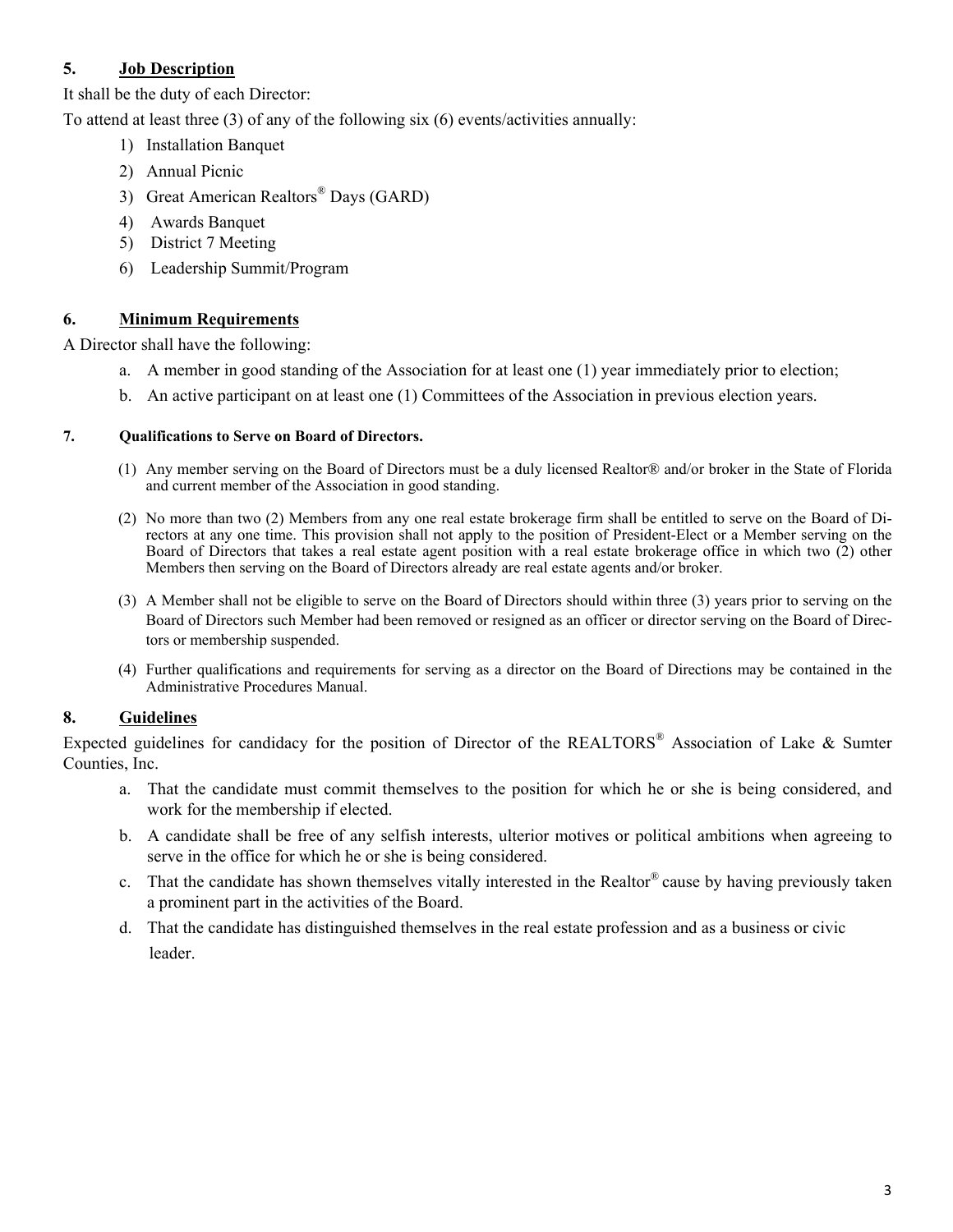The Directors seats, Districts 1 through 4, are open to all members. The At Large District seat is open for all Association members regardless of their location.

#### *(Refer to the Member Firms by District list to determine which district your office is located)*  **The following positions are open for election; please Mark (x) in one of the following:**

| The following positions are open for election: Please mark (x) in one of the following three (3) Year Director<br>Seats: District #1 District #2 District #3 District #4 District # At Large District # At Large |                                                                                                                                                                                                                                |
|------------------------------------------------------------------------------------------------------------------------------------------------------------------------------------------------------------------|--------------------------------------------------------------------------------------------------------------------------------------------------------------------------------------------------------------------------------|
|                                                                                                                                                                                                                  |                                                                                                                                                                                                                                |
|                                                                                                                                                                                                                  |                                                                                                                                                                                                                                |
|                                                                                                                                                                                                                  | Business Phone: _________________________________Cell Phone: ____________________                                                                                                                                              |
|                                                                                                                                                                                                                  |                                                                                                                                                                                                                                |
|                                                                                                                                                                                                                  |                                                                                                                                                                                                                                |
|                                                                                                                                                                                                                  |                                                                                                                                                                                                                                |
|                                                                                                                                                                                                                  |                                                                                                                                                                                                                                |
|                                                                                                                                                                                                                  | 4. Profile of current real estate activities:                                                                                                                                                                                  |
|                                                                                                                                                                                                                  | Residential Brokerage, Commercial Brokerage, Property Management, Appraising, Developing, Etc.                                                                                                                                 |
|                                                                                                                                                                                                                  | ,我们也不会有什么。""我们的人,我们也不会有什么?""我们的人,我们也不会有什么?""我们的人,我们也不会有什么?""我们的人,我们也不会有什么?""我们的人                                                                                                                                               |
|                                                                                                                                                                                                                  | 5. List membership in other Association of Realtors <sup>®</sup> :                                                                                                                                                             |
|                                                                                                                                                                                                                  |                                                                                                                                                                                                                                |
|                                                                                                                                                                                                                  |                                                                                                                                                                                                                                |
|                                                                                                                                                                                                                  | 7. Prior business occupation: University of the Contract of the Contract of the Contract of the Contract of the Contract of the Contract of the Contract of the Contract of the Contract of the Contract of the Contract of th |
| 8.                                                                                                                                                                                                               | Have you ever been suspended by FREC? Yes<br>$No$ $\_\_$<br>Any current action pending by FREC?<br>Yes<br>No l                                                                                                                 |

9. Are you financially able to be away from your business in order to fulfill the obligations of office? Yes\_\_\_ No\_\_\_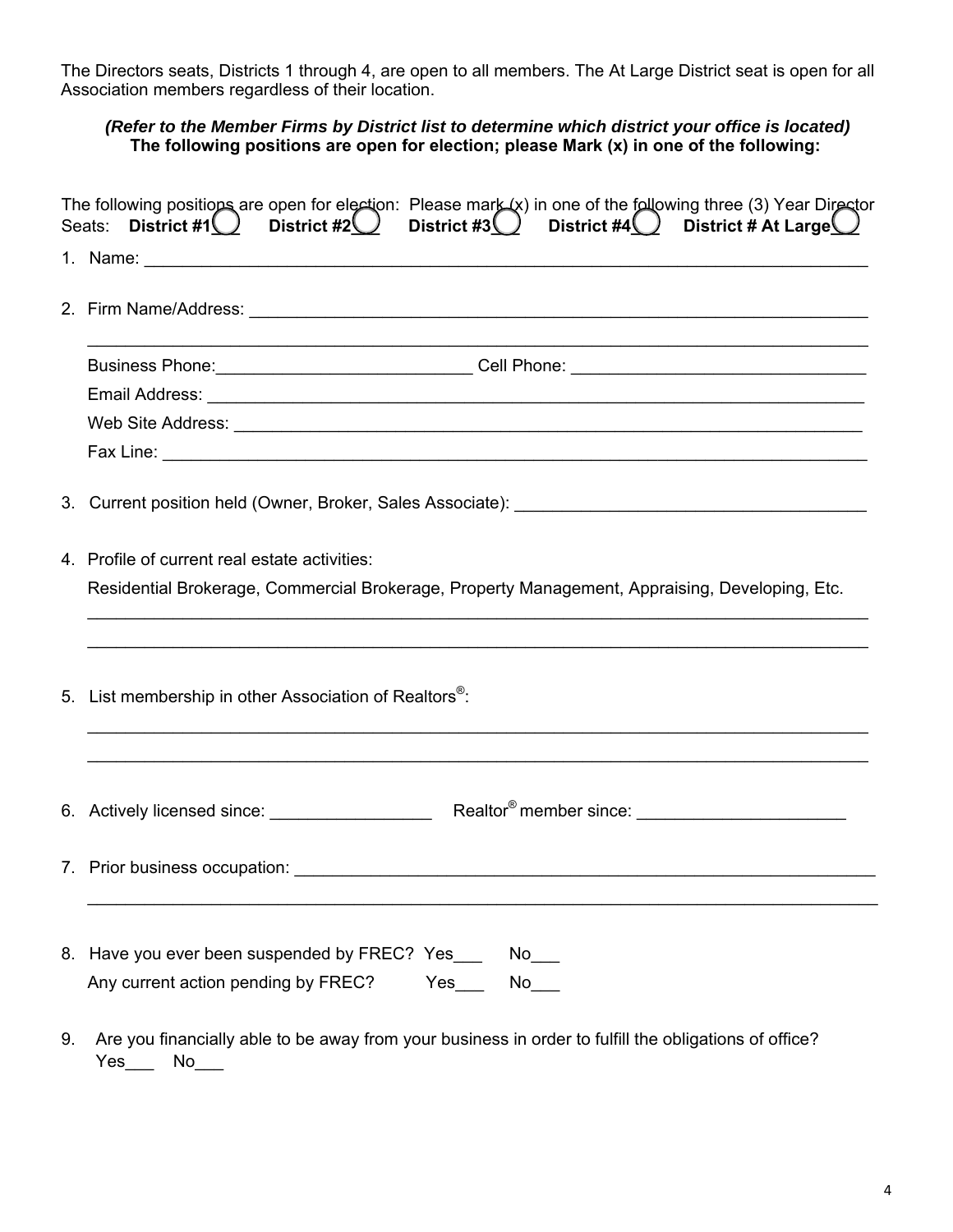- 10. Are you willing to commit to attending each monthly meeting of the Board of Directors, and every special meeting of the Board, all Association special functions and seminars, as a leader and example for membership? Yes No
- 11. Do you understand that as a Director of the Association you would not be in just a ceremonial type position, but one with responsibilities and obligations to help run the Association for the coming year? Yes\_\_\_ No\_\_\_
- 12. Do you understand you must attend the local leadership training seminar for Officers and Directors?  $Yes$  No $\_\_$
- 13. List leadership positions held in other civic organization: \_\_\_\_\_\_\_\_\_\_\_\_\_\_\_\_
- 14. List activity and leadership background in the National & State Associations: (Attach additional pages as needed)

 $\_$  $\_$ 

 $\_$ 

 $\_$ 

- 15. List activity and Leadership background in RALSC: (Attach additional pages as needed)
- 16. Do you support RPAC financially? Yes No
- 17. Attach your biography on a separate sheet of paper. Your biography cannot exceed 100 words, all candidates biography's will be distributed to the membership along with the Absentee/Proxy Ballot.
- 18. Send your photo in JPG-format to josh@ralsc.org.

I understand that absence from three regular meetings within one calendar year shall be construed as my resignation in accordance with the Association's bylaws. Article XII—Meetings, Section 3. - Meetings of Directors.

My signature below affirms my understanding that my application will be screened per Association policy and that only the names of the qualified applicants will be placed on the election ballot. Signed: \_\_\_\_\_\_\_\_\_\_\_\_\_\_\_\_\_\_\_\_\_\_\_\_\_\_\_\_\_\_\_\_\_\_\_\_\_\_\_\_\_\_\_\_ Date: \_\_\_\_\_\_\_\_\_\_\_\_\_\_\_\_\_\_\_\_\_